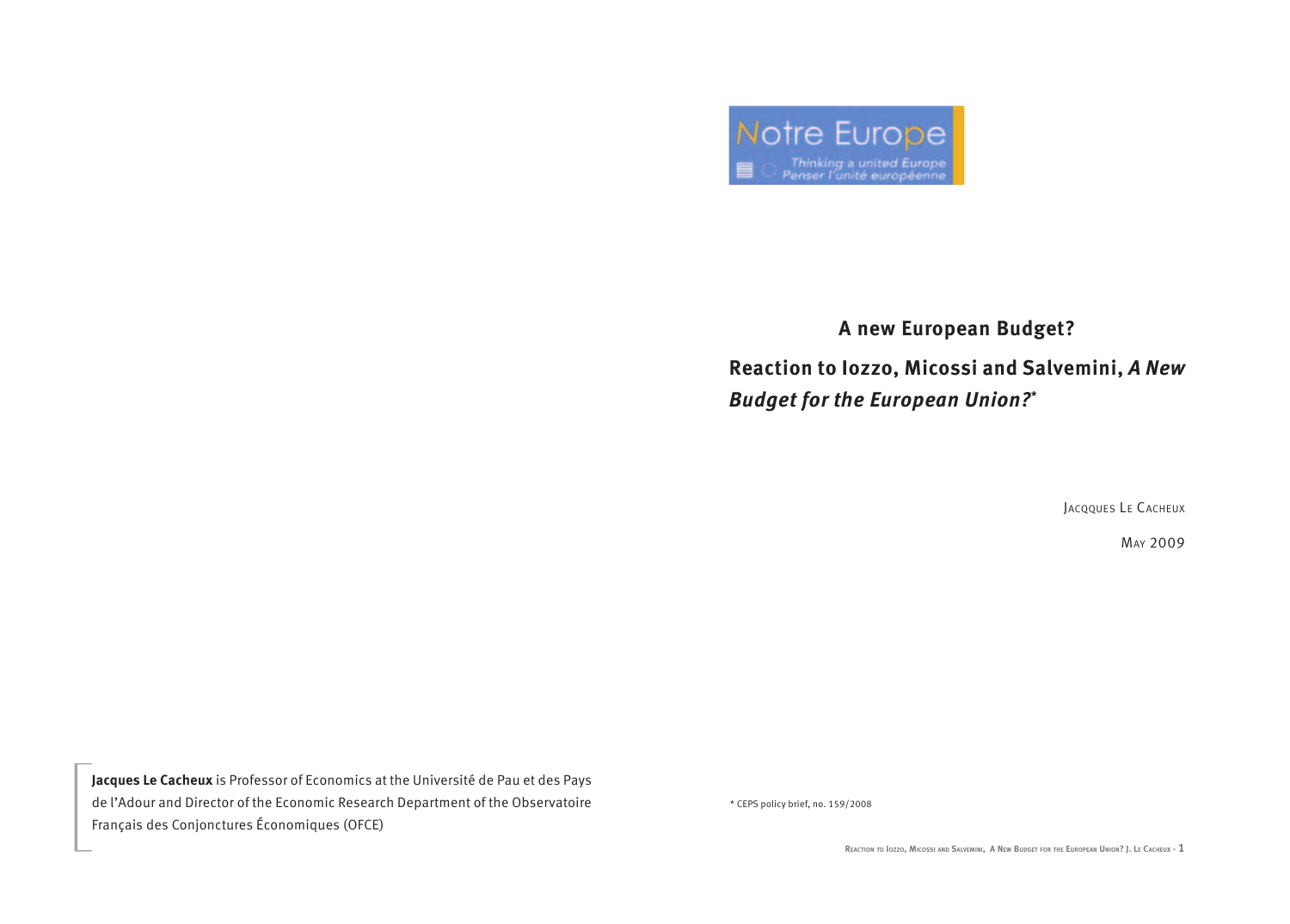**I**n their response to the Commission consultation on the budget review, summarized in the above mentioned CEPS Policy Brief, Alfonso Iozzo, Stefano Micossi and Maria Teresa Salvemini offer a diagnosis of the current weaknesses of the EU budget and propose a reform that they argue should improve the situation.

Their diagnosis is in most respects close to the one formulated by other analysts of the EU budget (e.g., Sapir *et al.,* 2003; Begg, 2004; Le Cacheux, 2005; Begg, Enderlein, Le Cacheux and Mrak, 2008), as well as by the Council, in the conclusions of its December 2005 meeting, by the EU Parliament in its 2006 call for a reform, and indeed by the Commission itself. It emphasizes the lack of congruence between the stated objectives of the EU and the current structure of the budget, as well as the apparent incapacity of EU authorities to agree on a better budget under the current decision-making and funding institutional setting. The paper also contains a critique of the net budgetary balance notion and of the importance it has taken in negotiations over the EU budget, which is, in many ways, close to the one developed elsewhere, with very similar implications derived in terms of general directions for reform of the financing side of the budget (Le Cacheux, 2005). The authors also take for granted, as most other commentators, that the current size of the EU budget –around 1% of the EU GNI, i.e. a little less than 130 bn euros in 2007—will not be changed, an issue on which we will return later on.

Their main proposals for reforming the budget fall under two headings: one is restructuring the budget into three distinct chapters; the other is introducing a new source of financing with the creation of European tax.

*A new structure?*

The authors propose to split the EU budget under three separate chapters, each with a specific source of financing: one grouping together those policies that essentially effect transfers between member states; the second one for European public goods' provision and financing; and the third one for capital operations. This separation is, according to the authors, with Musgrave's traditional classification of public expenditures under three major headings: allocation of resources, distribution, and stabilization. Though the latter is not explicitly mentioned by the authors, their third chapter, with its debt financing, might be seen as an embryonic tool for stabilization (see below).

Economists have always liked to distinguish functions, but analytical distinction does not necessarily entail functional separation in implementation. Of course, since Tinbergen, economists also tend to plead for a simple and efficient allocation of instruments to tasks in which each instrument of public intervention is allocated to the task which it performs best. Yet, in real life, it is usually the case that different instruments are being used simultaneously to pursue the same or different objectives, with a lot of confusion and probably not optimal efficiency. One may wonder why public budgets do not come anywhere near this ideal separation and allocation of instruments to tasks. There probably are good political reasons, maybe for the sake of opacity, or because targeting is not as easy as postulated by economists.

But let us assume that the EU, because it is more rule-prone and willing to listen to experts in its efforts to tame politically originated inefficiencies, adopts this distinction for its budget; several difficulties would still have to be overcome. One is the definition of European public goods: the authors tend to limit themselves to the current tasks addressed by the EU budget, whereas one may argue that other items should be included under their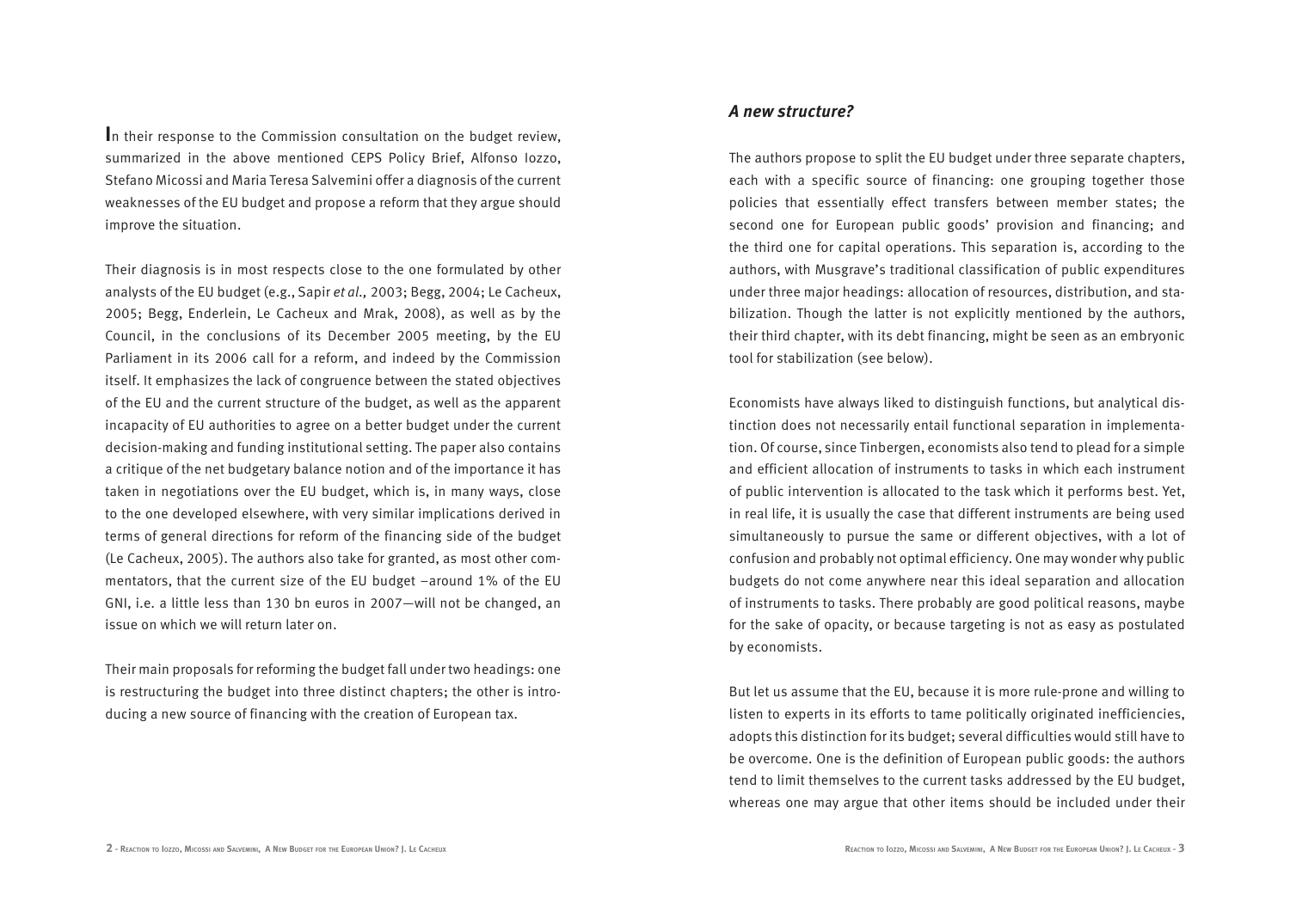second chapter, and while some of the items they put in the first one – aspects of CAP?--, or indeed in the third, also have attributes of European public goods. In short, and in spite of the recent efforts at clarifying this notion (Ecorys, CPB and IFO, 2008), the character of European public goods is not a purely technical one; it is also the result of policy choices: a clear illustration of this consists in comparing the list of European public goods in the CEPS Policy brief with the one hypothesized more than thirty years ago in the McDougall Report (EC Commission, 1977), or more recently in the study on the reform of the expenditure side of the budget (Ecorys, CPB and IFO,2008).

Suppose, for the sake of the argument, that member states agree on the list of European public goods to be included in chapter 2, the deeper question is then: why a chapter 1, at all? If those expenditures are purely redistributive, why should they be included in the EU budget, given the postulate that, for the sake of subsidiarity, the EU level should not interfere with national interpersonal distribution objectives. In line with the tenets of decentralization, if one wants to effect some interjurisdictional redistribution, for the sake of equalizing some measure of fiscal potential, for instance, then it should be carried out either by a system of formula-based, equalizing, "block grants", or even through the recourse to a progressive funding scheme, whereby national contributions would be calculated not proportionally to GNI, but with a progressive schedule, as proposed in Begg, Enderlein, Le Cacheux and Mrak (2008). Then, chapter 1 would be a simple fiscal equalizing scheme, and indeed net balance arguments would apply only to this part of the budget. In other words, expenditure items listed in chapter 1 could, in line with what had been suggested in the Sapir Report (2003), be renationalized, and the corresponding amount either subtracted from the EU budget, thus allowing for a reduction in its overall size, or reallocated to expenditures in chapter 2, as advocated by the Sapir Report.

With respect to chapter 3, the question, not raised by the authors, but maybe more pressing a year later, with the worsening of the economic crisis and the clearly inadequate response of fiscal policies in Europe, is that of stabilization. Of course, as emphasized long ago in the McDougall Report (EC Commission, 1977), in order to have a significant macroeconomic stabilizing impact, the EU budget would have to be larger, though maybe not that much larger if it contains well designed incentives schemes for national governments to perform the tasks agreed upon in common, in the spirit of a "Pigouvian federalism" (Fitoussi, Laurent and Le Cacheux, in Fitoussi and Le Cacheux, eds., 2007). But what the authors propose under chapter 3 and its financing could be regarded as a first step in this direction, as well as a –small-- breach in the balanced-budget rule.

## **Which European tax?**

With arguments that closely parallel those advanced in a previous paper (Le Cacheux, 2007), the authors argue, after others (in particular, Cattoir, 2004; SGES, 2005), in favor of financing the expenditures under their chapter 2 –European public goods—with a genuine own resource, i.e. a new European tax. This makes sense, but the question is, then, which tax? They clearly come out in favor of a European VAT, with arguments in terms of neutrality, simplicity, transparency, and the like. Again, this emphasis on traditional public finance arguments is typical of economists, and may be defended on efficiency grounds. But it should be clear that the list of criteria to be considered when choosing a tax instrument for the financing of the EU budget is much longer than that (Cattoir, 2004; Le Cacheux, 2007, Begg, Enderlein, Le Cacheux and Mrak, 2008), and the weights to be attributed to the various items in that list are essentially a matter of political choice. It follows that other candidates should be considered and may well score better under a different ranking of policy preferences (Begg, Enderlein, Le Cacheux and Mrak, 2008). In particular, an EU corporate income tax would have some appeal, if one values the reduction in tax distortions and